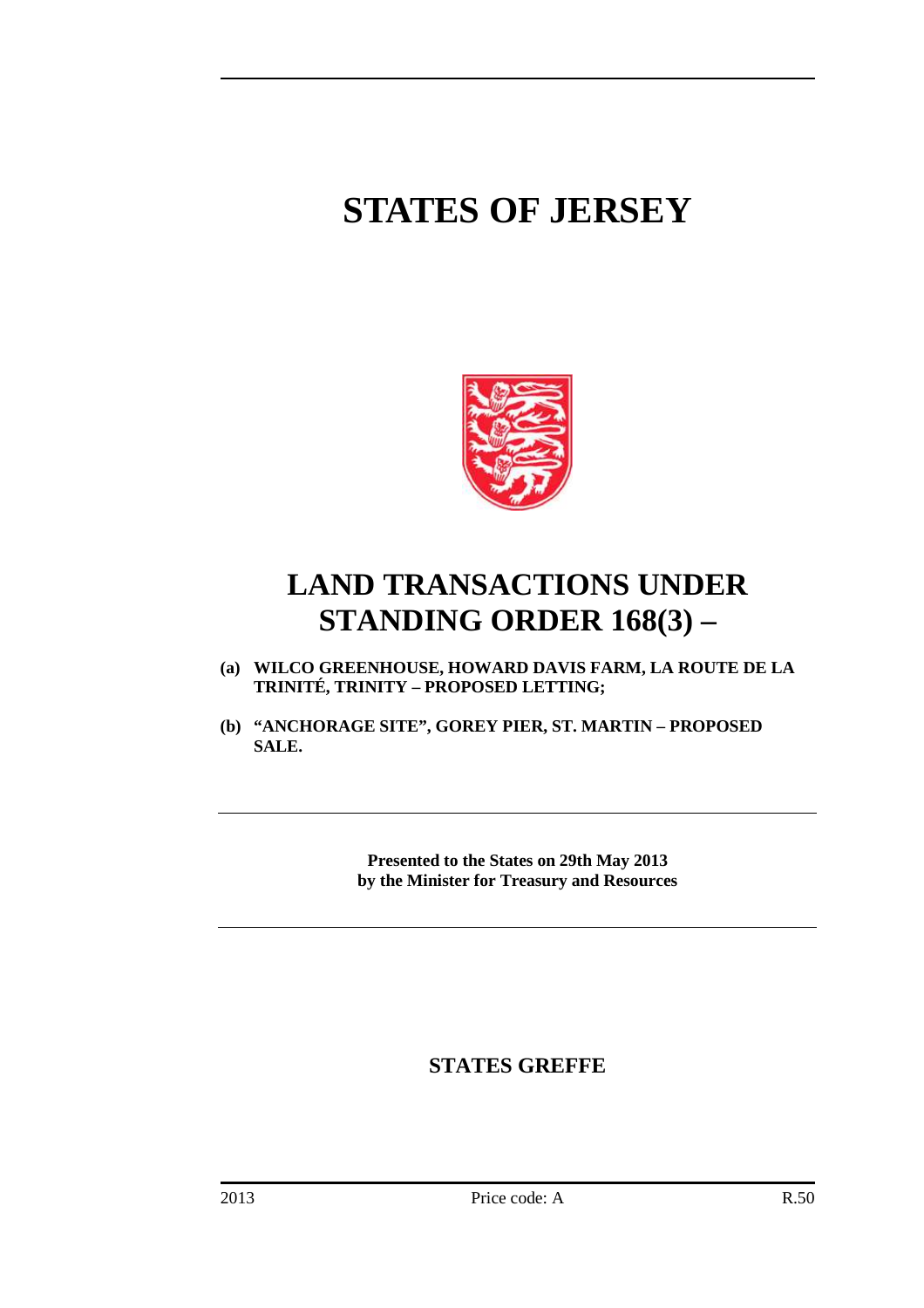#### **REPORT**

**Decision(s):** Under Standing Order 168(3) the Minister for Treasury and Resources hereby notifies the States that he has accepted the recommendation of the Property Holdings Department to agree to the following –

#### **(a) Land transaction –**

- (1) To lease out the Wilco Greenhouse, Howard Davis Farm, La Route de la Trinité, Trinity to the highest tenderer of the tenders received on 3rd April 2013, for a term of 9 years with a mutual break at year 5, and with triennial rental reviews, the tenant company being responsible for the maintenance of the structure.
- (2) To confirm the above decision after giving the States 15 working days' notice of the transaction, and to cause the transaction to be completed.

 After the expiry of 15 days following presentation to the States the transaction may be concluded.

 *(Drawing attached at Appendix 1.)* 

 *Further information on this decision can be found on www.gov.je under Ministerial Decisions/Treasury and Resources/Property Holdings (reference MD-PH-2013-0071).* 

#### **(b) Land transaction –**

- (1) To sell the "Anchorage Site", Gorey Pier, St. Martin, to the preferred bidder of the bids recently received in connection with the marketing of the site, with each party to meet their own costs in passing contract.
- (2) To confirm the above decision after giving the States 15 working days' notice of the transaction, and to cause the transaction to be completed.

 After the expiry of 15 days following presentation to the States the transaction may be concluded.

 *(Drawing attached at Appendix 2.)* 

 *Further information on this decision can be found on www.gov.je under Ministerial Decisions/Treasury and Resources/Property Holdings (reference MD-PH-2013-0073).*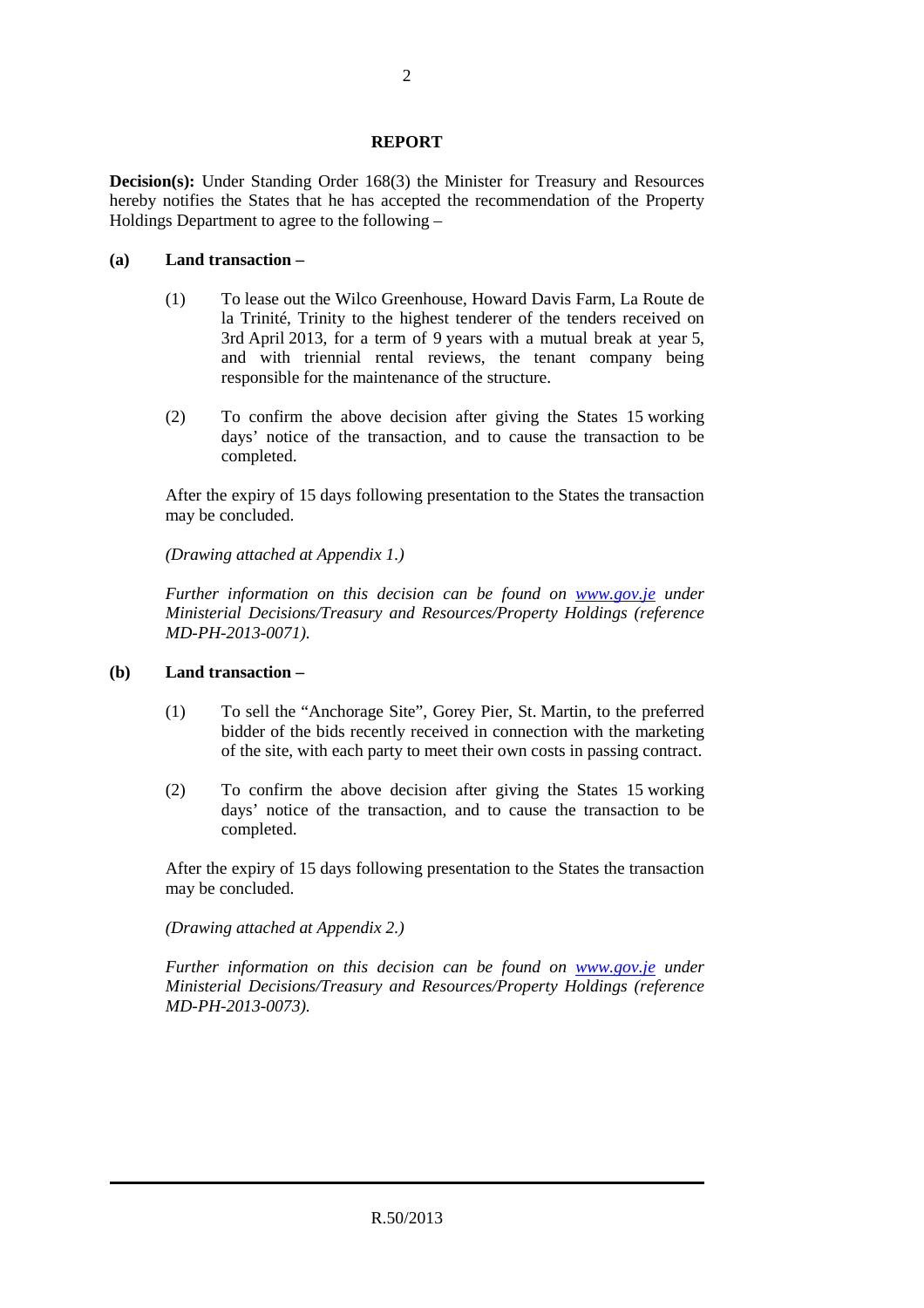**APPENDIX 1** 



3